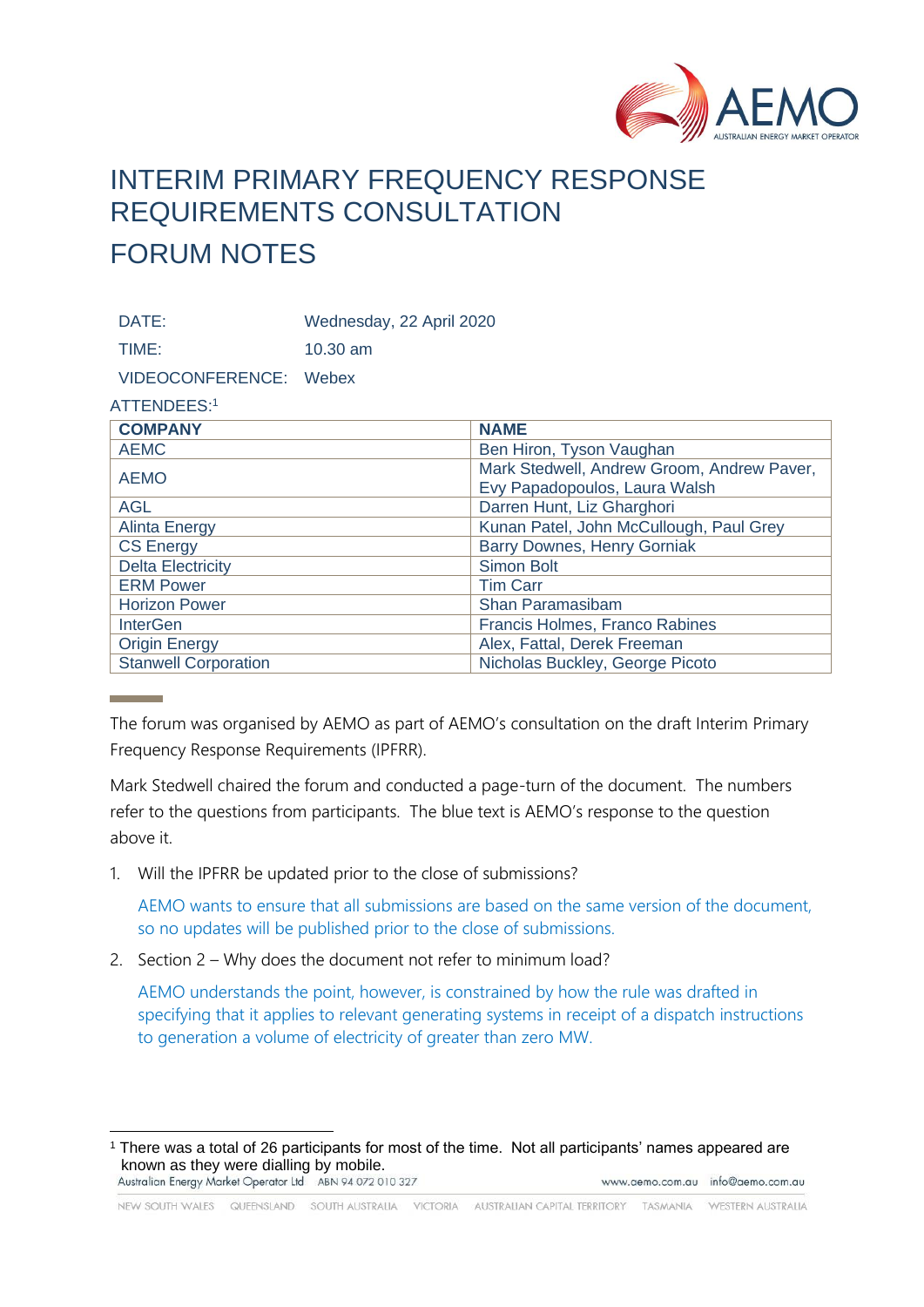

Although section 4.2 is intended to cover this, AEMO will look into the issue further, to identify when operating in frequency response mode might not be appropriate. This could be considered as a condition for a 'standing variation'.

3. Section 3.2 – Should this section read 'wider than' or 'narrower than'?

AEMO agrees the drafting could be improved. The provision will be amended for clarity.

AEMO's intention is to specify a deadband limit that equates to the primary frequency control band. Affected Generators must not operate their generating systems with a wider deadband than that but can operate at a narrower deadband if they wish.

4. Section 3.2 – Can a Generator apply for a wider deadband as a variation?

The end point is ±0.015 Hz. A wider deadband would only apply as part of a staged narrowing of deadbands by many generating systems at once to minimise the impact on any individual generating system.

AEMO would not entertain any request for a generating system to operate permanently with a deadband that is wider than ±0.015 Hz unless there were extenuating circumstances, such as physical incapability of operating at that deadband.

5. How did AEMO come up with ±0.015 Hz as the preferred deadband?

This is a matter that was dealt with extensively as part of the AEMC's rule change process. Anyone wishing to revisit that can do so by reading the material on the AEMC's website at [https://www.aemc.gov.au/rule-changes/mandatory-primary-frequency-response.](https://www.aemc.gov.au/rule-changes/mandatory-primary-frequency-response)

6. Section 3.2 – Will AEMO adopt the same methodology for new generation?

Yes, although the vast majority of new generation would be captured as part of Tranches 2 and 3, which means that the greatest impact of changes to deadbands will have already been experienced.

7. Clause 3.2 – There are generating units that operate with no deadband. How does this affect them?

Any Generator who wants to operate with a deadband that is narrower than ±0.015 Hz, including zero, is free to do so.

The rule prevents AEMO from requiring any Generator to do so. The other thing the new rule has changed is that compliance with an energy dispatch instruction is subject to being frequency-responsive.

8. Section 3.3 – Why is it that PFR is required at all times, and not only when frequency is within the Normal Operating Frequency Band (NOFB)?

To require it only within the NOFB would not achieve all of AEMO's objectives in seeking the rule change.

9. Section 3.4 – Has there been any discussion on the use of  $P_{max}$  as a reference point?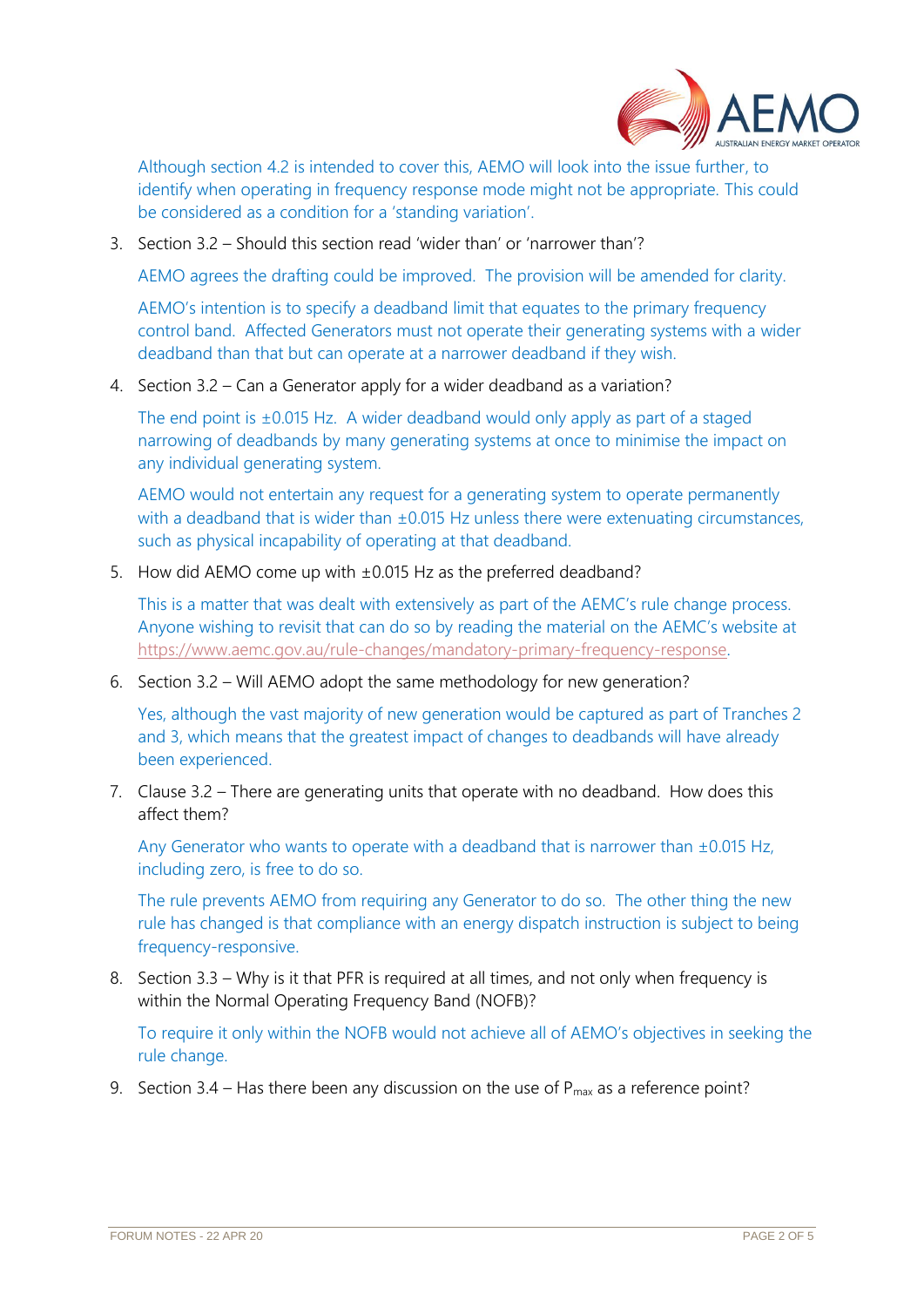

AEMO is open to the use of other parameters if they are more appropriate and looks forward to suggestions from Consulted Persons on this issue. If a Generator wishes to use a different Power base for specifying droop, this should be noted in the self-assessment.

10. Section 3.4 – The reference to control settings being 'adequately damped' is problematic.

This is a standard requirement for all control systems. It is prescribed by the National Electricity Rules (NER).

11. Section 5 – What does 'Affected GS' mean?

It picks up the NER definition of 'generating system' and affected means any scheduled or semi-scheduled generating system. The aggregation of generating units for the purposes of dispatch (ie one DUID) is picked up by the use of the term in determining what is an 'Affected GS'.

12. Section 5.1 – What does the last paragraph mean?

This was included to assist with the paperwork where a Generator has many generating systems it operates, so that it can include all self-assessment results in the one submission. It is optional. A Generator may also submit results for different Affected GS separately, if it wishes to do so.

13. Section 5 – Some Generators will rely on the responsiveness of their original equipment manufacturer (OEM) to provide detailed results and supporting information. Some OEMs are renowned for their tardiness. How will AEMO address this?

AEMO expects Generators to be proactive and seeking OEM advice from now and not leave it until June. Those who are genuinely being held up by their OEMs may apply for an extension of time under section 6.2.

14. Section 6.1 – Deadline for provision of further information is too short.

As noted in response to question 13, AEMO expects Generators to be actively seeking information from third parties right now. Generators have on notice for some months about the need for technical information demonstrating PFR capability. In reality, the timeframe is much longer than 5 business days.

15. Section 6.3 – What is AEMO's expectation of a deadband? Generators need to know what the expectation for the market as a whole is before carrying out their self-assessments.

The point of the self-assessment is for Generators to advise AEMO of their plant's current capabilities. This should have nothing to do with what anyone else might be proposing.

- 16. Section 6.3.1 There is a typo. The Appendix referred to should be C, not B. Noted.
- 17. Section 7 The difference between exemptions and variations.

AEMO considers an exemption to be appropriate if plant cannot be made frequencyresponsive after having considered every available option and having applied the principles in clause 4.4.2B of the NER.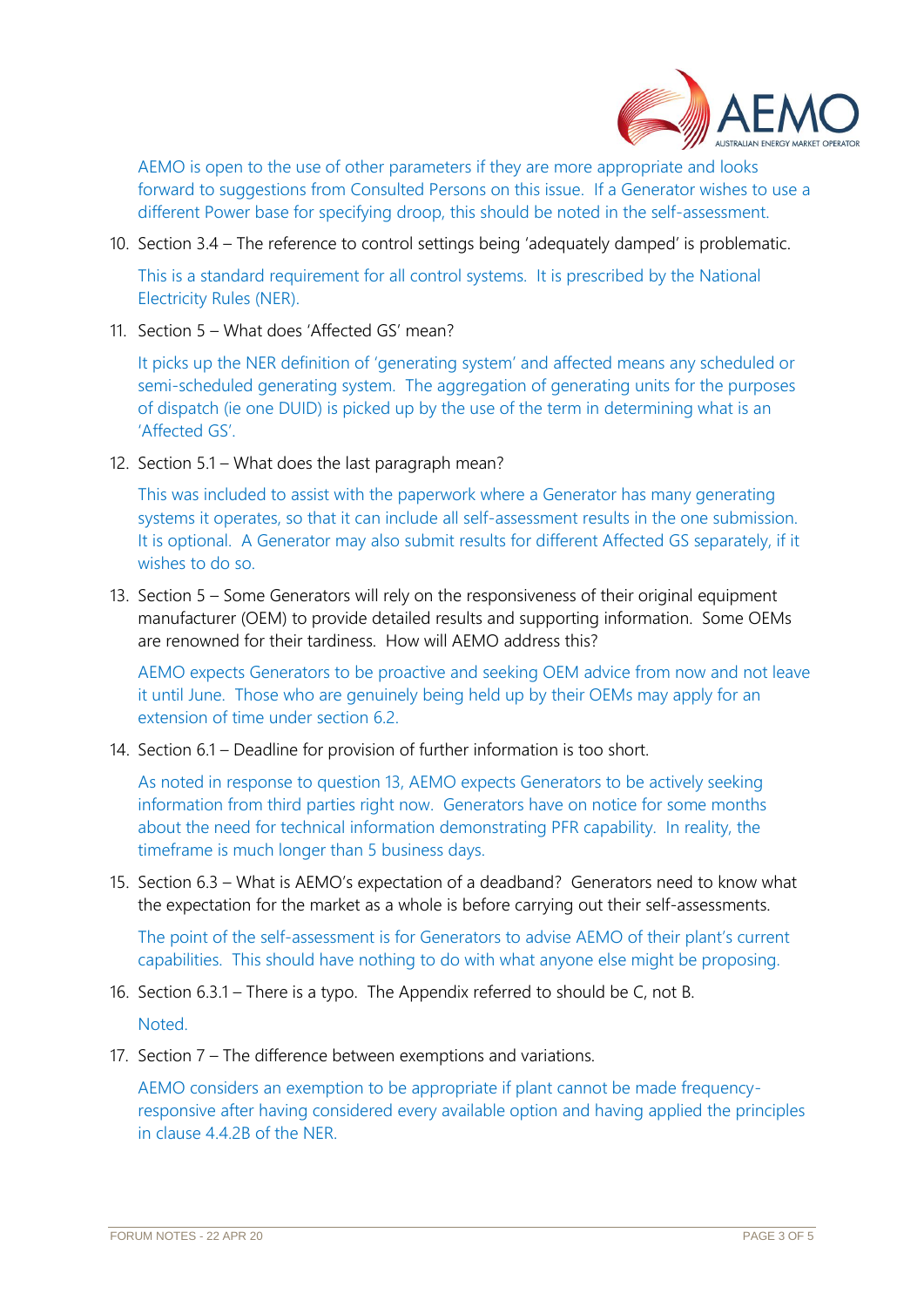

A variation would be appropriate if plant is frequency-responsive but cannot meet one or more of the parameters AEMO expects to provide PFR.

18. Section 7 – What types of evidence will AEMO require?

This will vary, depending on the plant.

For example, with run-of-river hydro plant, AEMO understands that it is possible that the plant might never have been designed to be frequency-responsive, so they might only need to provide design information.

Some older wind farms might be capable of being frequency-responsive, but only after modification. If the changes are only software updates, that might be all the evidence required, but if more changes are required, AEMO will need an engineering report explaining this.

- 19. Section 7.1.3 Can this include reference to consulting engineers as well as OEMs? Yes.
- 20. Section 7.1.5 Confused about dispatch inflexibilities. Will current practice continue?

AEMO does not intend to change normal practice or overwhelm the control room with requests for variations. If Consulted Persons can advise of the frequency with which these and other issues could arise, AEMO can determine whether they are better dealt with as standing variations, or ad hoc variations.

Clause 4.4.2B of the NER includes these types of issues in the principles AEMO must consider when reviewing applications for exemption or variation. It might be that this is how they must be addressed in the IPFRR, rather than in section 4.2 and 9.1.

21. Section 8 – If the changes made to plant are only the DCS, will modelling be required?

No. It is noted that, in many cases, AEMO does not hold models of DCS for thermal generation, and there is no expectation that new DCS models would be required as a result of this new rule.

The Generator will only need to carry out a singular step change test.

If Generators make changes to plant for other reasons, modelling might be required because the usual clause 5.3.9 process applies to changes that could impact the GPS.

22. Section 8 – What about a trip-to-house-load test? Would that suffice?

AEMO will consider whether it would.

23. Section 8 – When does the singular step change test need to be carried out?

It is not required that tests be carried out before Generators complete the self-assessment. If a Generator wishes to do so, for example, to increase confidence in the results of its selfassessment, it may do so.

The possibility of providing recent governor test data to demonstrate stable response was suggested. AEMO is considering this issue.